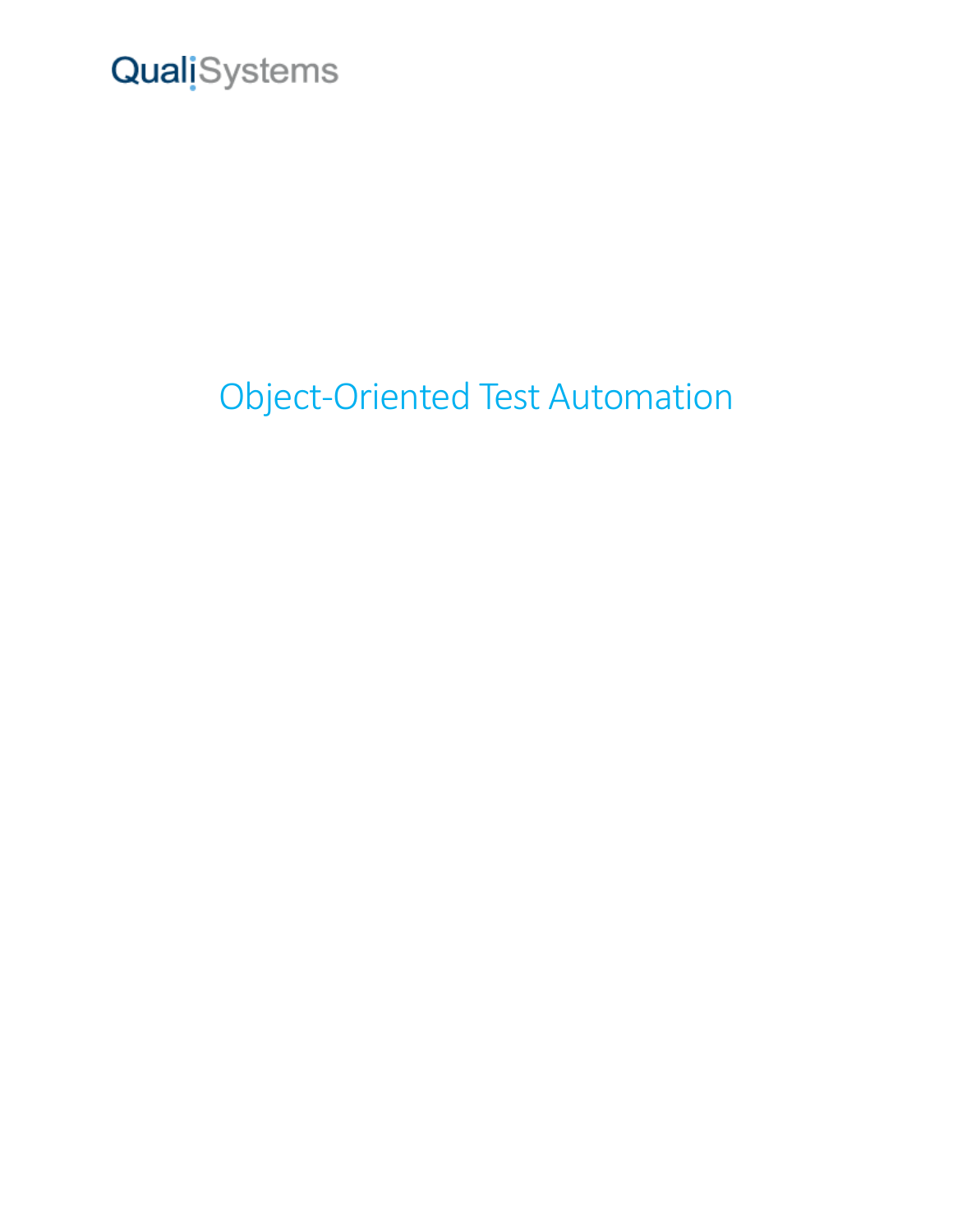#### Introduction

Today, network and IT-infrastructure testing organizations find themselves in a bind. Although business imperatives such as increased competition, pressurized profit margins, and the search for efficiencies make automation an important and attractive initiative, many test-automation projects encounter significant challenges that lead to a poor return on investment (ROI). At the root of these challenges are the inherent constraints of traditional, scripting-based automation methodologies. An objectoriented test automation architecture empowers dramatic improvements in automation best practices. The result is breakthrough performance in delivering time to value, lowering total cost of ownership (TCO) and increasing the ROI of testautomation initiatives.

### The Challenges of Traditional Test-Automation Approaches

Traditional telecom and IT infrastructure test and lab automation projects often experience difficulties in delivering on their promises because they have been based on programmer-generated scripts. Scripts are a great tool for programmers, and may work well for smaller test-automation projects or for testing environments that do not experience many changes. However, since most testing personnel are nonprogrammers and testing environments experience regular and continuous changes, script-based methodologies suffer from a number of significant drawbacks:

 **Dependence on programmers and high maintenance costs** – scripts are typically coded to automate a multistep process, generating lengthy files of TCL, Perl, Python or other scripting language. These files are lengthy, complex, and thus



difficult to maintain, update or repurpose as conditions in the testing environment change. Since only programmers create or update scripts, the entire automation process becomes very tied to individual programmer knowledge. If there is a change that makes scripts out of date, programmers must then spend significant amounts of time to create new version of the scripts. This process is costly in terms of programmer time and becomes a bottleneck in the productivity of the majority of non-programmer testing personnel.

 **No scalability, low penetration** – due to the high cost of maintenance and because most testing

environments experience regular changes that demand continuous and time-consuming script revisions, scalability is very difficult to achieve. As a result, many automation projects never go above 10% penetration of testing processes.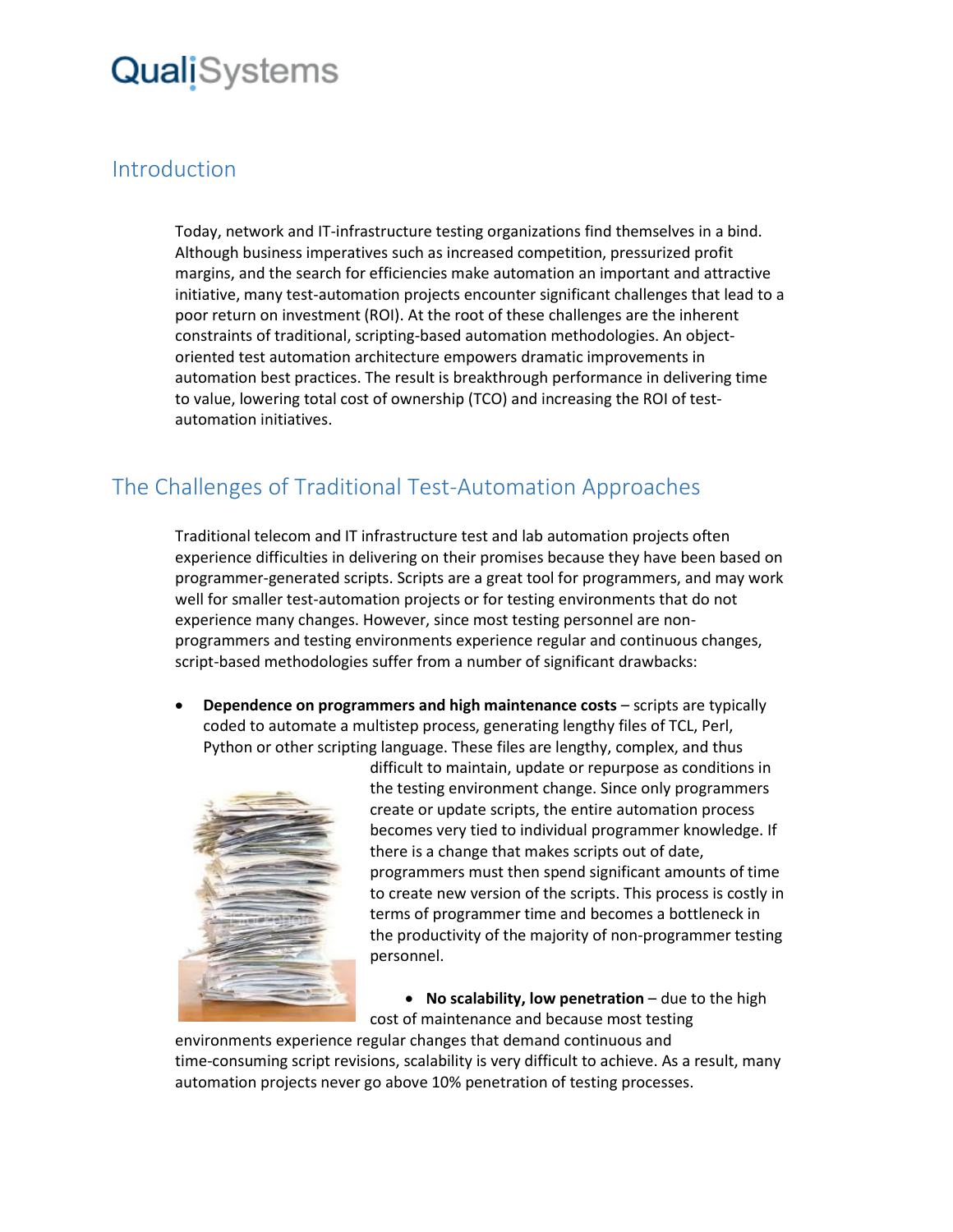**Script bloat** – over time, a large number (in fact, the majority of generated scripts) cover only a minority of testing functions. This core of automated tests exists in a multitude of versions that cover minor variations in the ever-changing test environment. The proliferation of scripts becomes a logistical and



revision-control problem, which requires the introduction of source version control (SVC) tools. This further burdens programming staff with additional administrative overhead.

 **Vulnerability to disruptions due to changes in personnel** – since the content of the scripts is only known to and maintainable by the programming staff, there is very little systematized knowledge. If programmers change their job or role, their expertise is lost and the viability of the automation project may be threatened.



 **High TCO, low ROI, and project fatigue** – programmers are specialized staff, and therefore expensive. Never-ending, heavy programming requirements make the TCO of traditional automation projects unacceptably high. Project costs become more glaring since due to the low penetration of automation into the body of testing tasks, the overall testing process does not accelerate significantly. This means that the return

on investment is poor. Lacking the penetration to reach positive ROI and burdened with a high TCO, automation projects risk losing funding and sustainability.

### The Problem with Script-Generating Automation Tools

Cognizant of the disadvantages of pure scripting, some technology vendors have developed automation products that provide a GUI tool to generate multistep scripts through 'record and replay' or step-by-step coding methods. The internal code underneath the GUI is typically proprietary, which necessitates throwing away all



existing automation scripts and recreating them using the record and replay tool. This is a burdensome cost; but there is an even greater problem with script generators: While the initial script generation may be a bit more user-friendly than pure coding, the script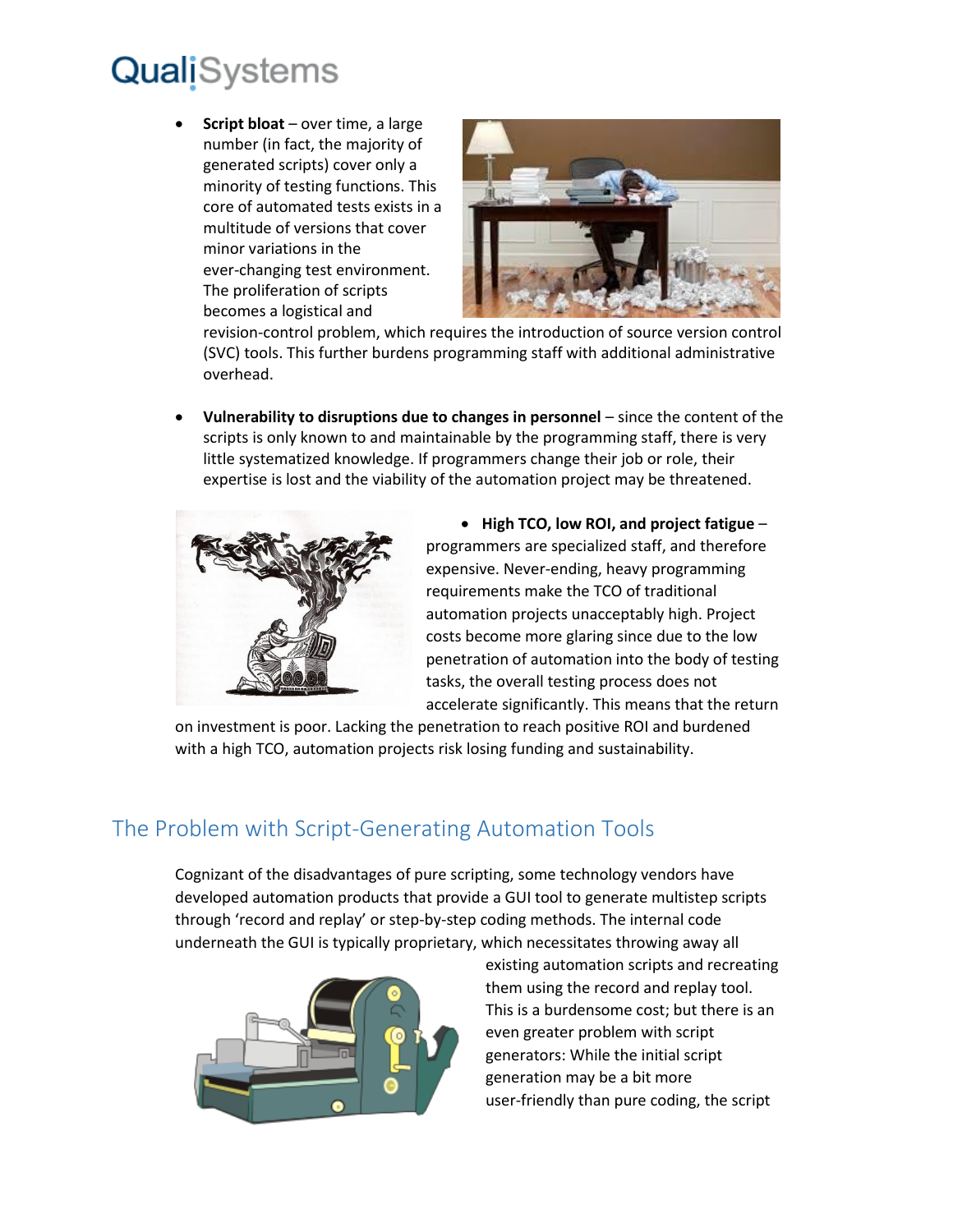generator approach to automation still suffers from many of the same high TCO and low ROI problems as programmer-generated scripts.

Script-generator products often try to compensate for some of the complexities of the scripting approach by offering programmer-oriented features like SVC servers to track the myriad of script versions. Ironically, these are usually positioned as highly empowering, when in fact they point to these tools' dysfunctional, traditional roots.

### An Object-Oriented Approach to Test Automation

Test organizations can gain a vast improvement relative to the high TCO and low ROI of traditional test automation by implementing an object-oriented model. Instead of creating long, monolithic, hard to maintain scripts, an object-oriented approach enables the capture of all automation elements as building block objects. This includes objects for interfacing with test lab infrastructure resources (compute, storage, network, virtual, cloud), provisioning actions (such as loading OS images), and testing tasks (such as running a traffic load test). An object-oriented architecture offers a quantum leap in maintainability compared to scripts:

- The limited scope of automation objects means that they are easy to capture, maintain, and refactor to meet the requirements of a changing test environment
- A shared library of resource, provisioning and testing objects can be maintained in a systematic fashion. While programmers and data architects are the ideal personnel to build the library, the easy maintainability of the object library reduces risk because there is a greater balance between the expertise residing in the system vs. that in programmers' brains.
- Automation objects can be tagged with arbitrary labels so that they can be easily searched and leveraged by many users from a shared library.

The greatest results come from combining a highly reusable object library with powerful GUI tools. Together, they allow for much more productive and efficient automation processes and practices:

- **Automation driven teamwide** non-programmers can easily use the object library and powerful GUI tools to drive all day-to-day automation processes. Key automation GUI tool capabilities include:
	- Drag-and-drop test topology design using physical and virtual test infrastructure resource objects
	- Right-click menu-driven provisioning actions from the test topology visualization GUI that leverages provisioning objects
	- Drag-and-drop automation workflow design using a library of user-generated testing objects, and out-of-the-box automation logic objects